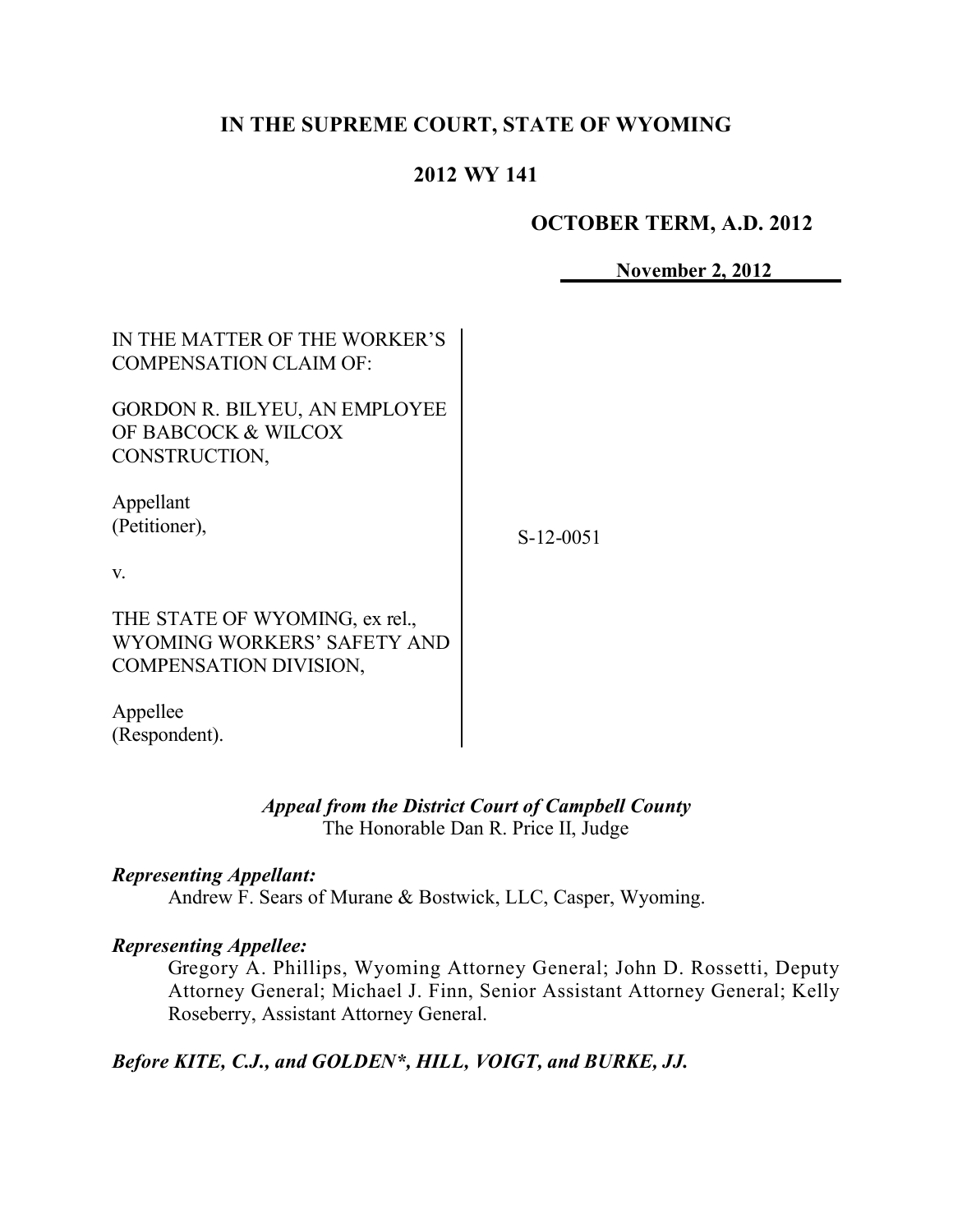*KITE, C.J., delivers the opinion of the Court; VOIGT, J., files a specially concurring opinion.*

*\* Justice Golden retired effective September 30, 2012.*

**NOTICE: This opinion is subject to formal revision before publication in Pacific Reporter Third. Readers are requested to notify the Clerk of the Supreme Court, Supreme Court Building, Cheyenne, Wyoming 82002, of typographical or other formal errors so correction may be made before final publication in the permanent volume.**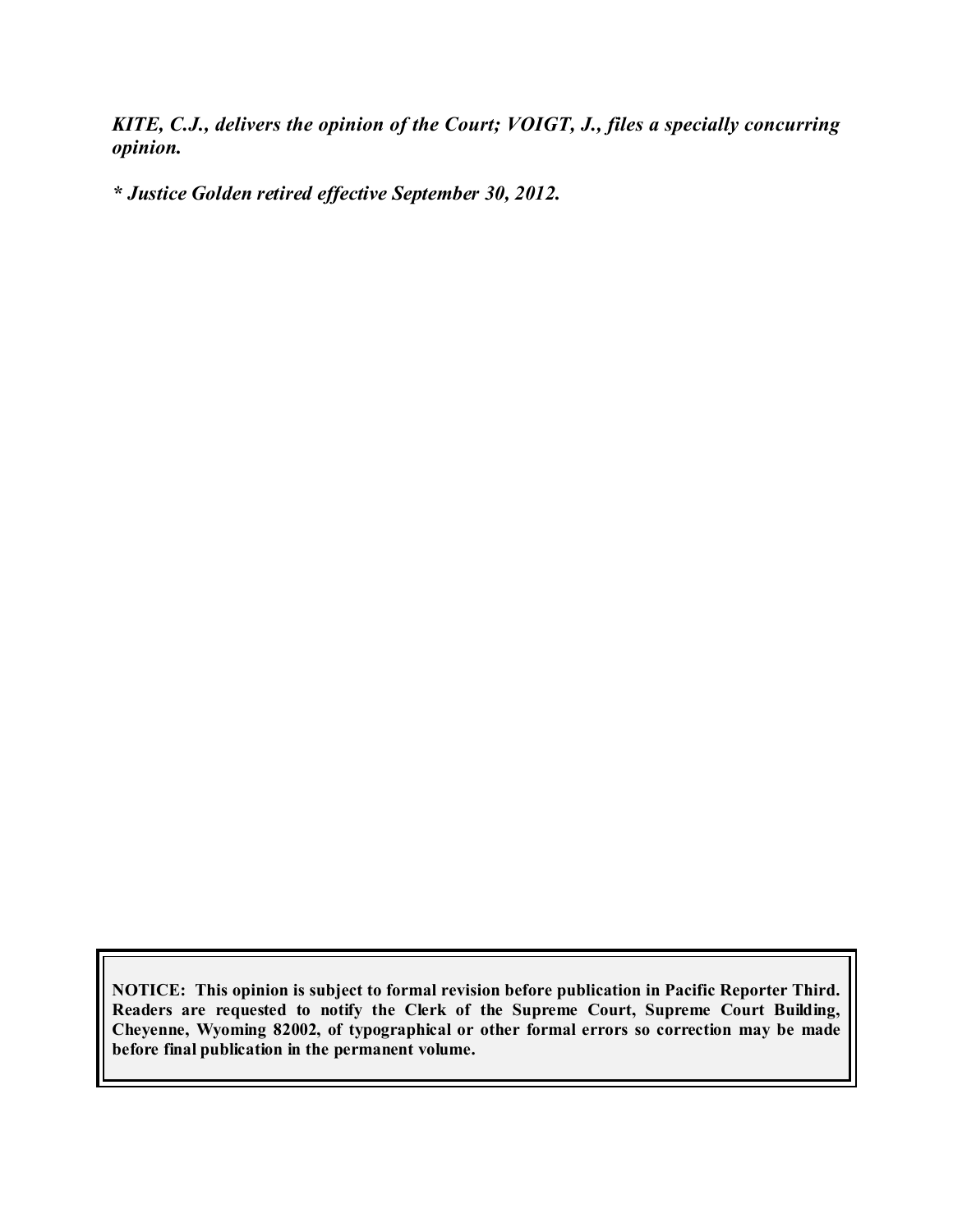### **KITE, Chief Justice.**

[¶1] Gordon R. Bilyeu was injured in an accident while driving his motorcycle to work. He filed a claim for worker's compensation benefits asserting that his injuries were covered because he sustained them while traveling to work and his employer reimbursed him for travel expenses. The Wyoming Worker's Compensation Division (the Division) denied his claim. After a contested case hearing, the Office of Administrative Hearings (the OAH) also denied his claim. Mr. Bilyeu sought review of the OAH ruling in district court, which affirmed the denial. He now appeals to this court claiming the OAH's decision is contrary to the evidence because it ignored evidence showing that his employer reimbursed him for travel expenses. We affirm.

### **ISSUE**

[¶2] The issue for this Court's determination is whether the OAH's conclusion that Mr. Bilyeu failed to meet his burden of proving he was reimbursed for travel expenses within the meaning of Wyo. Stat. Ann.  $\S 27$ -14-102(a)(xi)(D) (LexisNexis 2011) was contrary to the overwhelming weight of the evidence.

### **FACTS**

[¶3] Mr. Bilyeu worked as a boilermaker for Babcock & Wilcox Construction for thirty years. In June of 2010, he was working at Dry Fork Station Power Plant (Dry Fork) near Gillette, Wyoming. His home address was in Texas, but he was living at the time in Gillette in order to work at Dry Fork. He was driving his motorcycle to work from his home in Gillette on June 28, 2010, when he was involved in an accident. He sustained a broken ankle, broken ribs, a broken collar bone, a collapsed lung, and lacerations.

[¶4] Mr. Bilyeu filed a claim for worker's compensation benefits asserting that his injuries were covered because he was "reimbursed for travel expenses" as provided in  $\S$  $27-14-102(a)(xi)(D)$ . That section states:

### **§ 27-14-102. Definitions.**

- (a) As used in this act:
- 

(xi) "Injury" means any harmful change in the human organism other than normal aging and includes damage to or loss of any artificial replacement and death, arising out of and in the course of employment while at work in or about the premises occupied, used or controlled by the employer and incurred while at work in places where the employer's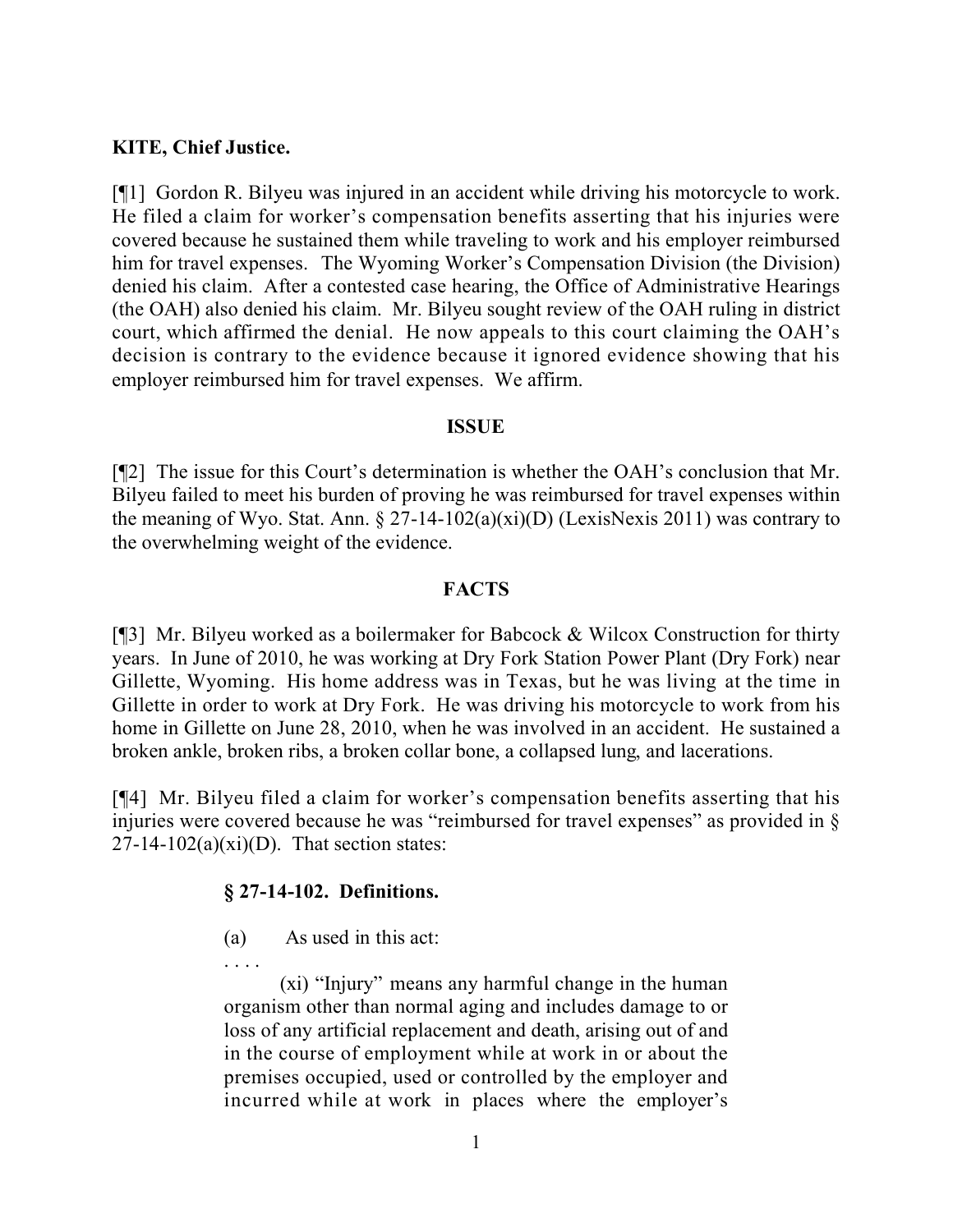business requires an employee's presence and which subjects the employee to extrahazardous duties incident to the business. "*Injury" does not include:*

*. . . (D) Any injury sustained during travel to or from employment unless the employee is reimbursed for travel expenses* or is transported by a vehicle of the employer;

(Emphasis added.)

[¶5] At the contested case hearing, Mr. Bilyeu presented evidence that he received per diem of \$60 per day while working on the Dry Fork project. Citing *In re Van Matre*, 657 P.2d 1226 (Wyo. 1983), the OAH concluded Mr. Bilyeu did not meet his burden of proving that the \$60 per diem was intended to reimburse him for his travel expenses. The OAH concluded the evidence showed instead that the per diem was tied to the number of hours Mr. Bilyeu worked, was intended as additional compensation negotiated by Mr. Bilyeu's union and had no relationship to actual travel expenses. On that basis, the OAH concluded the per diem did not constitute reimbursement for travel expenses and Mr. Bilyeu's injuries were not covered.

[¶6] Mr. Bilyeu filed a petition for review of the OAH order in district court. After hearing argument, the district court agreed that the evidence did not show the per diem was intended to reimburse Mr. Bilyeu for travel expenses and affirmed the OAH ruling. Mr. Bilyeu appealed to this Court, claiming the ruling is contrary to the evidence.

### **STANDARD OF REVIEW**

[¶7] The OAH concluded Mr. Bilyeu did not meet his burden of proving that he was reimbursed for his travel expenses. When an agency concludes a claimant failed to meet his burden of proof, our task is to decide whether there is substantial evidence to support the agency's decision to reject the evidence offered by the burdened party by considering whether that conclusion was contrary to the overwhelming weight of the evidence in the record as a whole. *Davenport v. State ex rel. Wyoming Workers' Safety & Comp. Div*., 2012 WY 6, ¶ 12, 268 P.3d 1038, 1041-42 (Wyo. 2012).

### **DISCUSSION**

[¶8] As reflected in paragraph 4 above,  $\S 27$ -14-102(a)(xi)(D) provides that an injury sustained by an employee while traveling to or from work is not compensable under the Worker's Compensation Act unless the employee is reimbursed for travel expenses or is transported by a vehicle of the employer. We have said that this provision "constitutes a legislative determination that, while no compensable nexus with the employment is generally present when an employee is traveling between home and work, such a nexus is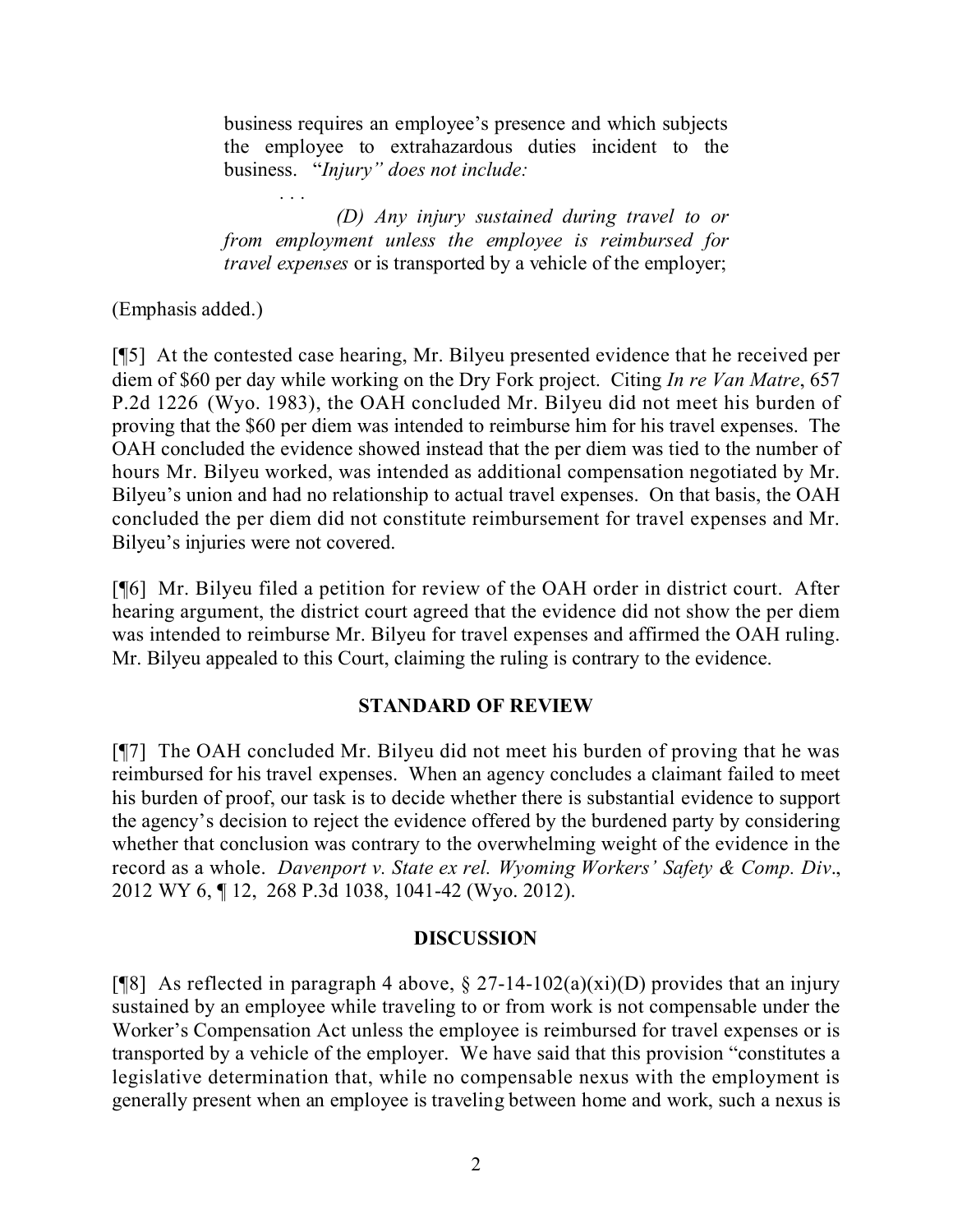created where the employer has assumed the cost of that travel." *Berg v. State ex rel. Wyoming Workers' Safety & Comp. Div*., 2005 WY 23, ¶ 8, 106 P.3d 867, 871 (Wyo. 2005), quoting *Archuleta v. Carbon County School District No. 1*, 787 P.2d 91, 92 (Wyo. 1990). Thus, the question in this case was whether Mr. Bilyeu's employer assumed the cost of travel between his home and work. The OAH concluded Mr. Bilyeu did not meet his burden of proving that nexus. We consider whether the OAH's conclusion is contrary to the overwhelming weight of the evidence.

[¶9] The union contract applicable to Mr. Bilyeu's employment at Dry Fork stated in relevant part as follows:

### **ARTICLE 16 – TRAVEL AND SUBSISTENCE**

A per diem allowance shall apply on the Project, as outlined in Appendix A. This per diem allowance does not include pay for travel time or mileage.

### **ARTICLE 17 – GENERAL WORKING CONDITIONS**

Section 17-1. Employment begins and ends at the Project site.

#### \* \* \* \*

### **Appendix A**

. . . .

A-4 Per Diem Allowance

A-4.1 Per diem allowance will be based on mileage from the employee home address to the Dry Fork Station site.

A-4.2 Per diem allowance for the time period July 1, 2009, shall be paid as follows:

> 0 to 20 miles - \$10.00 per day worked Over 20 miles to 50 miles - \$30.00 per day worked Over 50 miles -- \$60.00 per day worked.

A-4.3 Holidays, rain, breakdowns, or any reason the employees are stopped by the Employer from working will be considered days worked and per diem paid. Employees absent from work shall not be paid per diem for the day absent.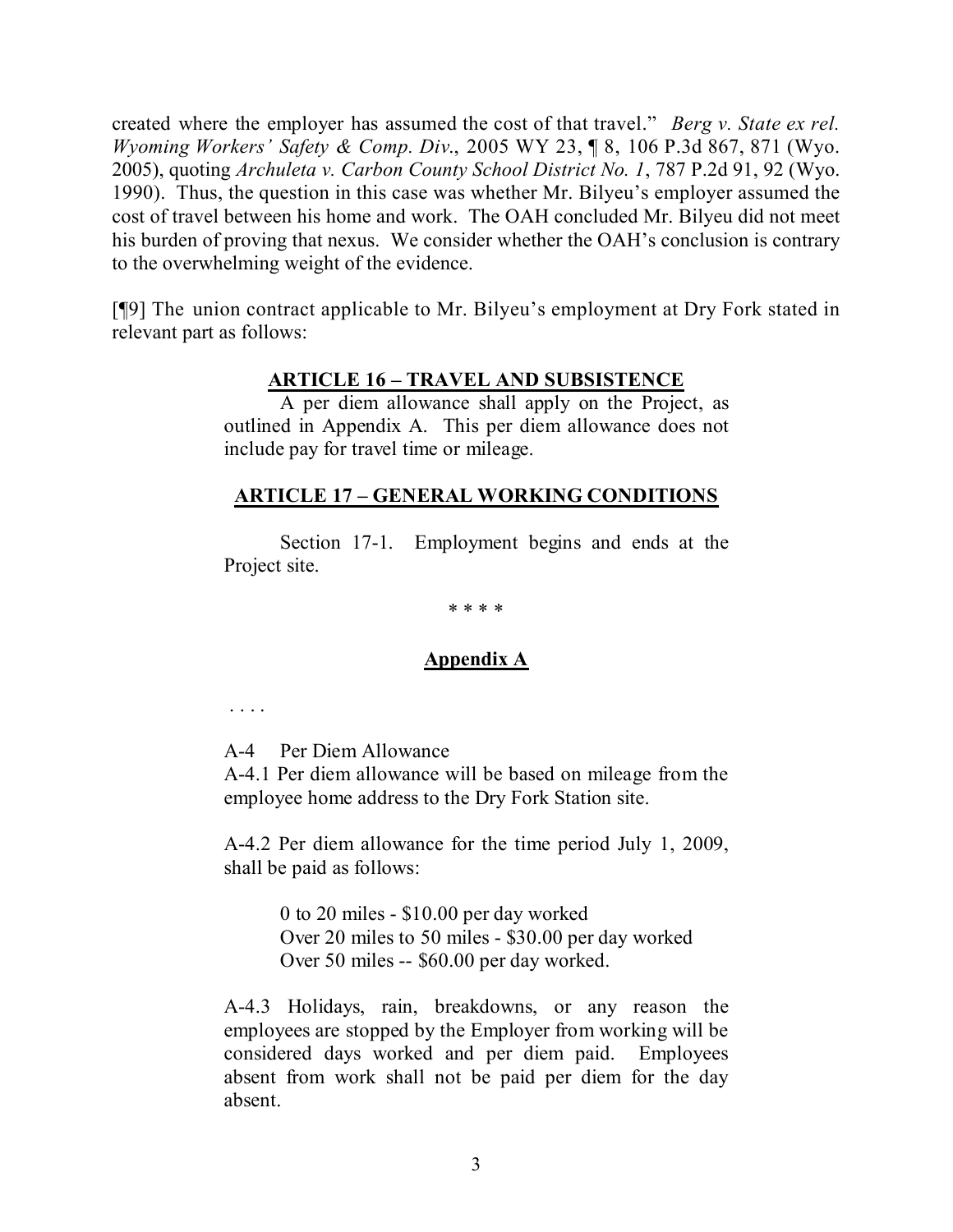A-4.4 An employee must work the scheduled work day before or the scheduled work day following a holiday that occurs Monday through Friday, to be entitled to per diem for the holiday, unless excused.

A-4.5 Employees who leave the job before the end of the shift except for reasons beyond their control, such as illness in family, court summons, bona fide illness, etc. shall be paid per diem for the time actually worked unless they get permission of designated Employer's representative.

A-4.6 Per diem allowances shall be in effect at the start of construction and will be reviewed by the DFS-WCA Committee on an annual basis starting in 2008, with the annual review being completed by July 1 of the review year. Any adjustments to the per diem allowance shall be incorporated as an Amendment per Article 21.

[¶10] Mr. Bilyeu testified that at the time of his injuries he was receiving per diem in the amount of \$60 per day because his home address in Texas was more than 50 miles from Dry Fork. He testified the \$60 per day was for travel, meals and other expenses associated with getting to and from the work site. To refute Mr. Bilyeu's testimony, the Division called the project manager for Dry Fork who testified the per diem paid to employees on the project was an allowance for living expenses and did not include any pay for travel time or mileage. The project manager acknowledged, however, that per diem was based on mileage from the employee's home address, which in Mr. Bilyeu's case was an address in Texas.

[¶11] From this evidence, it is not clear whether Mr. Bilyeu was "reimbursed for travel expenses" within the meaning of  $\S 27$ -14-102(a)(xi)(D). On the one hand, the contract states the per diem does not include pay for travel time or mileage; on the other hand, it states the per diem is based on mileage. While Mr. Bilyeu understood the per diem was compensation for expenses he incurred in getting to and from work, the project manager said it was intended for living expenses and, although based on mileage, did not include pay for travel time or mileage. The most that can be said of this evidence is that it did not overwhelmingly support the position of either Mr. Bilyeu or the Division.

[¶12] To reiterate that said in paragraph 7 above and this Court's precedent, our task is to determine whether the OAH's decision to reject Mr. Bilyeu's evidence was contrary to the overwhelming weight of the evidence in the record as a whole. Applying this standard, we cannot say that it was. The evidence presented did not overwhelmingly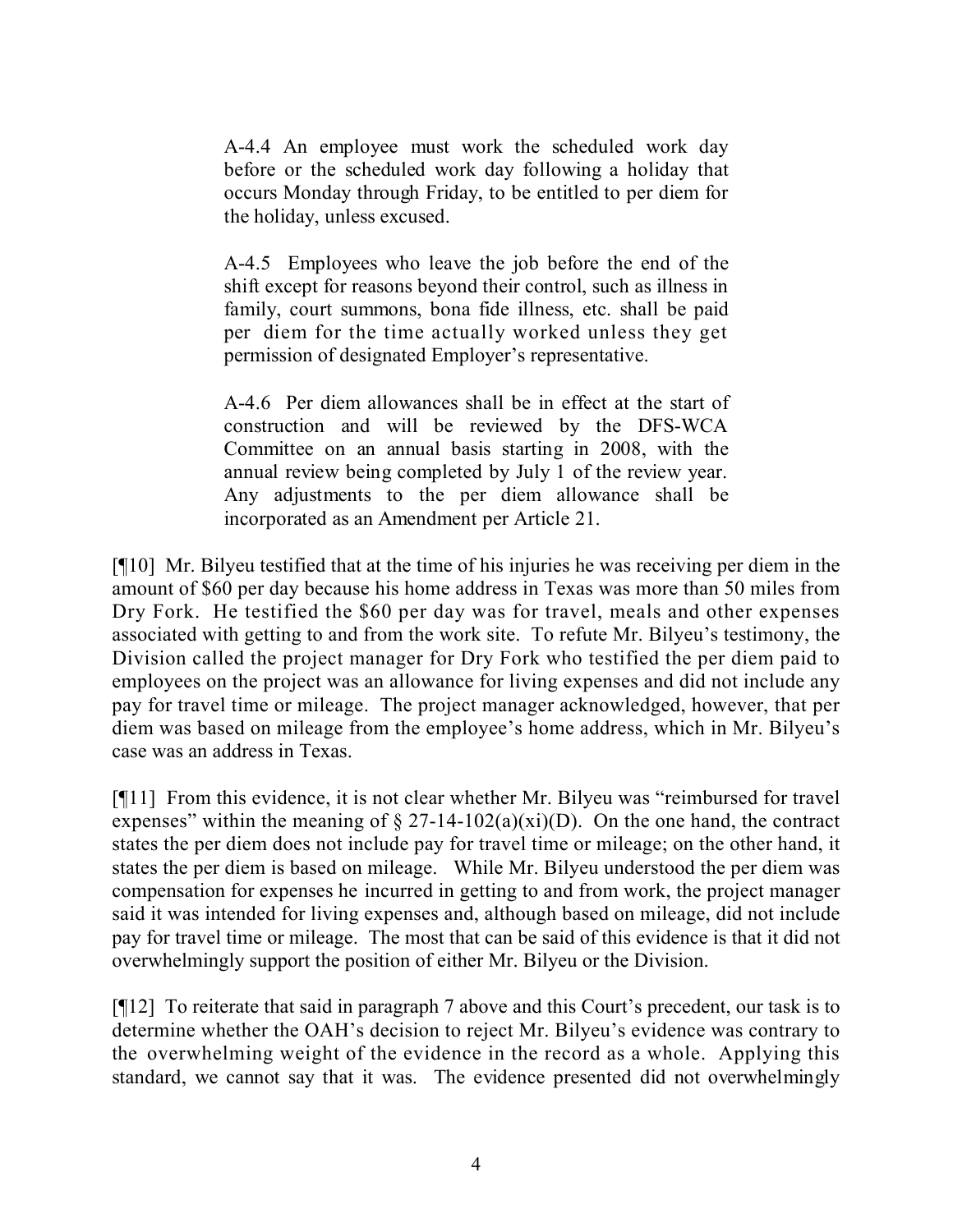support either party's position; therefore, the OAH's decision to reject Mr. Bilyeu's evidence was not contrary to the overwhelming weight of the evidence.

[¶13] Asserting otherwise, Mr. Bilyeu contends the OAH completely ignored the contract language basing per diem on the number of miles between an employee's home address and the worksite. He argues that a daily subsistence pay based entirely upon a sliding mileage scale is, at least partially, compensation for travel. Irrespective of the language attempting to make it otherwise, Mr. Bilyeu contends the contract language tying per diem to mileage shows it was partly compensation for travel and no other conclusion is reasonable.

[¶14] By itself, the language in Appendix A of the contract basing per diem on mileage between an employee's home address and the work site could be interpreted to mean the per diem was related to travel. However, when read together with Article 16, which expressly states per diem does not include pay for travel time or mileage, we cannot conclude the OAH's ruling was contrary to the overwhelming weight of the evidence.

[¶15] Mr. Bilyeu also asserts the OAH ignored *In re Willey*, 571 P.2d 248 (Wyo. 1977), in which this Court held the claimants were entitled to benefits under circumstances similar to those in the instant case. There, one employee was killed and another was injured in a head-on collision as they were car-pooling from their residences to the jobsite. *Id*. at 249. The evidence showed that in addition to their normal wages, employees received \$12 per day pursuant to a union contract, which they used to defray expenses for traveling to and from work. *Id*. The \$12 was based upon the distance between the job site and the local union hiring hall. *Id*. Employees received \$12 if they reported to work, regardless of the distance they traveled. *Id*.

[¶16] Finding that the employees received daily compensation separate from wages which they used for transportation to and from work, the district court awarded benefits. The employer appealed, claiming the \$12 was unrelated to actual travel expenses. This Court rejected the employer's contention and affirmed the award. While noting that the record "is not as clear as it could be" concerning the \$12 per day payment, the Court found the evidence sufficient to support the conclusion that "at least a portion of the payment was intended to defray travel expenses." *Id*. at 252.

[¶17] In reaching this result, the Court pointed to evidence showing that Willey had been expressly told the \$12 per day was for vehicle maintenance and gas. *Id*. Also, upper level employees testified the extra pay was due when the worksite was remote from the hiring hall and was based on the mileage chart contained in the union contract. Additionally, the evidence showed that substantial travel was necessary to reach the work site regardless of where a particular employee lived.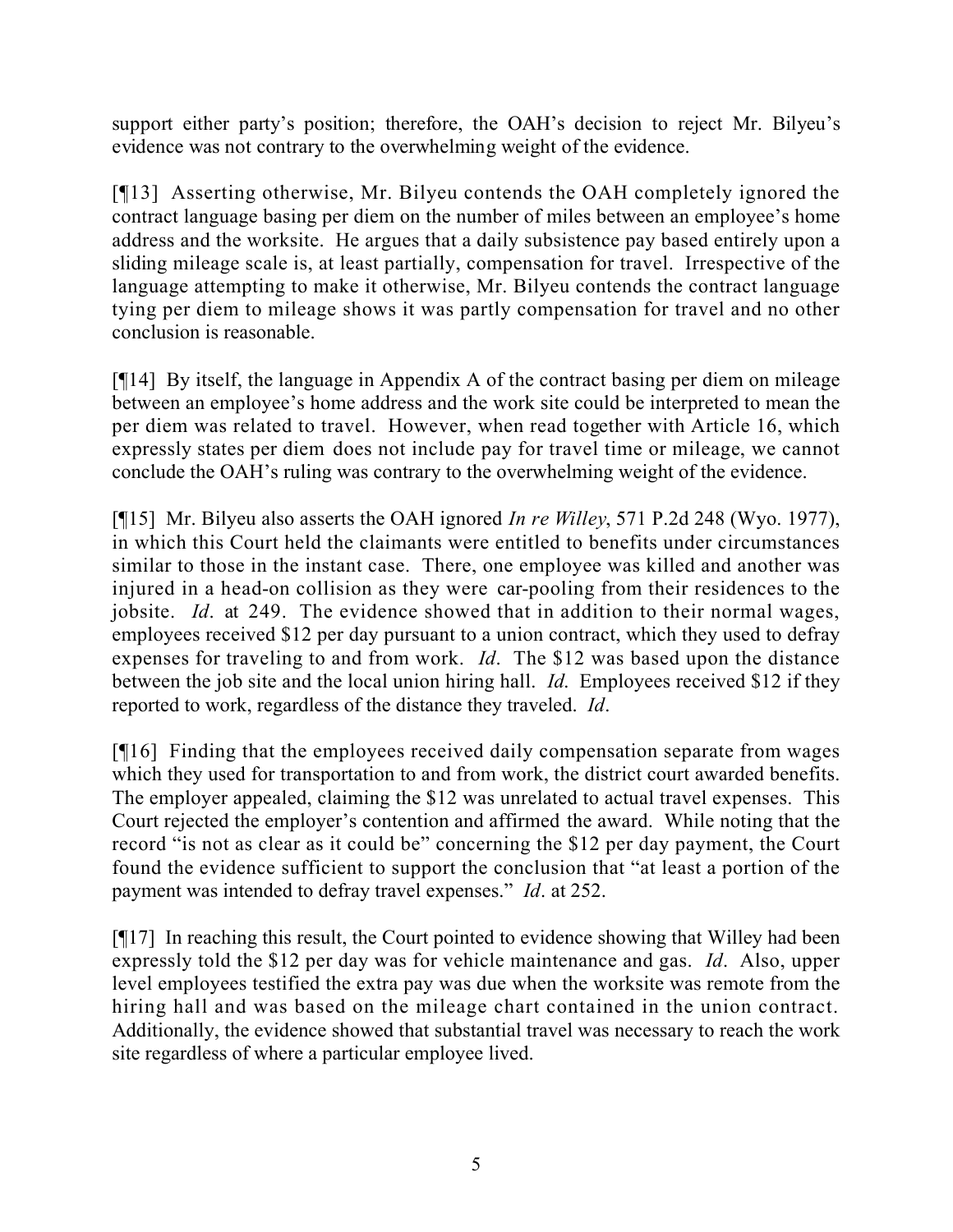[¶18] In *Willey*, the Court noted that it did not have the actual contract before it; it did not, therefore, have the benefit of contract language expressly addressing the additional pay. In contrast, the evidence here included a contract expressly stating per diem did not include pay for travel time or mileage. Additionally in *Willey*, evidence was presented showing the employees were expressly told the payment was for "upkeep of the car and for gas, anything your car needed" and the employees actually used the \$12 per day to defray the expense of traveling from home to work. *Id.* at 252. In the present case, no evidence was presented showing that Mr. Bilyeu actually used the \$60 payment for gas or vehicle maintenance or that anyone told him that was what the payment was for. While he stated in his affidavit that "his employer agreed to pay \$60 per day for travel, meals and other expenses" and that the amount identified as "subpay" on his pay stubs was to reimburse him for travel expense, he did not say from where or from whom he acquired that information. Given these distinctions, we do not find *Willey* controlling in the present case.

[¶19] Mr. Bilyeu also cites *Lloyd v. State ex rel. Wyoming Workers' Safety & Comp. Div*., 2004 WY 85, ¶ 16, 93 P.3d 1001, 1005 (Wyo. 2004) in which this Court reversed a denial of benefits to an employee who was injured in an accident as he was returning home in his own vehicle after delivering his employer's truck to an agreed upon destination. There, the evidence showed the employer authorized the trip with the express condition that after delivering the truck the employee would retrieve his vehicle for the return trip home. The evidence also showed the employer had a policy of reimbursing employees for using their personal vehicles for business travel either by paying mileage at \$.21 per mile or reimbursing the actual cost of gasoline, and the employee understood he would be reimbursed in accordance with that policy. We declined to countenance the employer's after-the-fact effort to avoid reimbursement in contravention of its own policy and the conditions on which it authorized the trip.

[¶20] Mr. Bilyeu's reliance on *Lloyd* is misplaced. There, the evidence clearly showed that it was only after the accident and the employee's request for reimbursement that the employer decided to depart from established policy and the conditions on which the trip was authorized and deny benefits to which the employee was clearly entitled. Here, the policy stating that per diem did not include pay for travel time or mileage was clearly in place prior to the accident.

[¶21] The OAH's conclusion that Mr. Bilyeu did not meet his burden of proving his employer reimbursed him for travel expenses was not contrary to the overwhelming weight of the evidence.

[¶22] Affirmed.